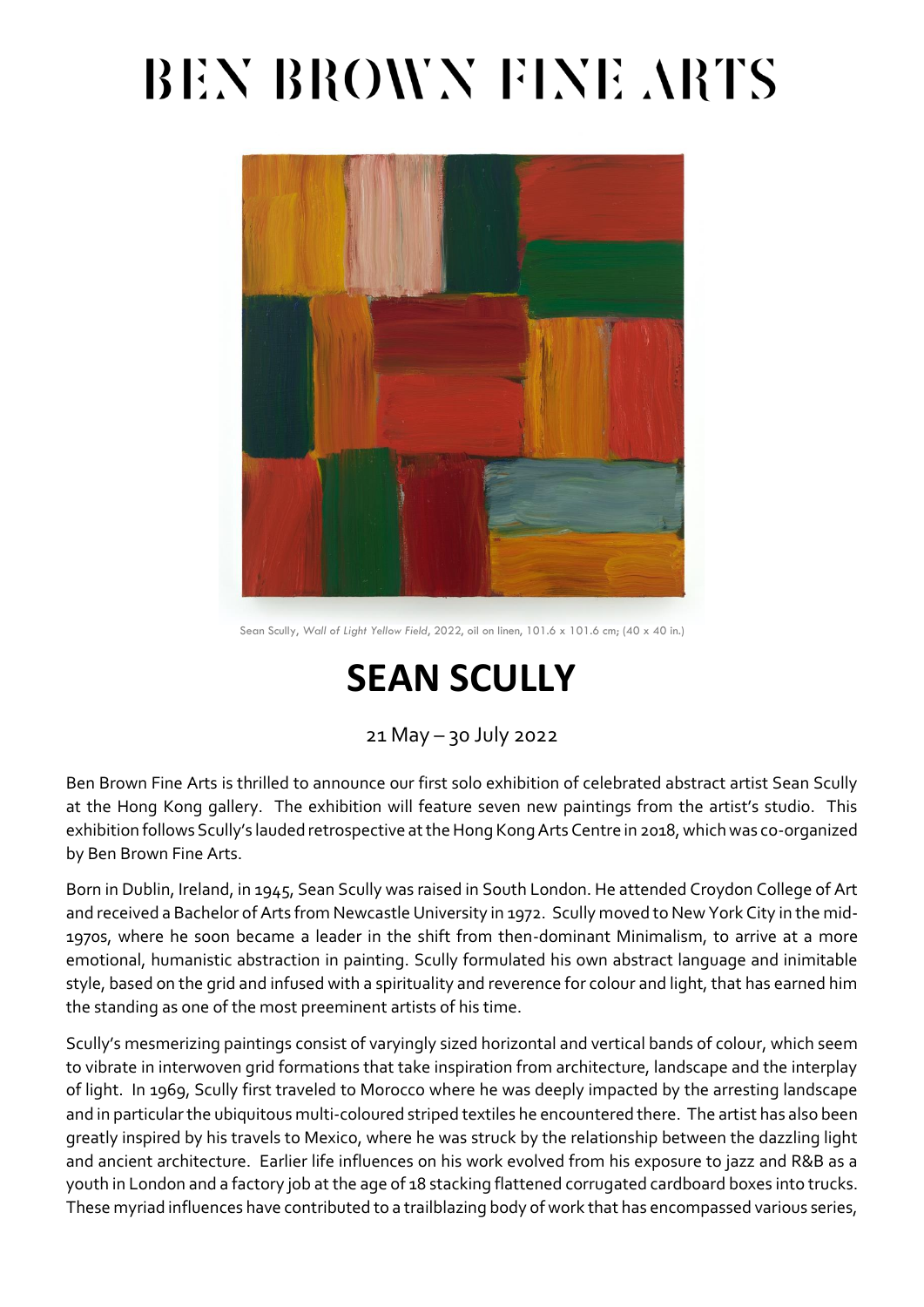# BEN BROWN FINE ARTS

sizes and materials over the decades, yet remains committed to his distinctive and radically novel approach to abstract painting.

The exhibition features seven spectacular paintings, including two from Scully's *Landline* series, four *Wall of Light* paintings, and a *Robe* diptych on aluminium. *Untitled (Landline*), 2022, is comprised of thick and gestural horizontal bands of seemingly sun-drenched colours hovering above an ochre ground, all further illuminated by the aluminium support, creating a natural dialogue between abstraction and landscape. *Wall Deep Orange*  and *Wall of Light Yellow Field*, both painted in 2022, pulse with vibrancy, their rhythmic patterning of painterly blocks of colour hinting at the play of light and stone that has long fascinated the artist. The gallery space is transformed with these dynamic works, some scaling as large as 160 x 160 cm.

Scully's work is held in prominent public and private collections around the world, including the Metropolitan Museum of Art, Museum of Modern Art, and the Solomon R. Guggenheim Museum, New York; National Gallery of Art and Hirshhorn Museum and Sculpture Garden, Washington, D.C.; Modern Art Museum of Fort Worth, Texas; Tate, London; Albertina, Vienna; Museo Nacional Centro de Arte Reina Sofia, Madrid; Guangzhou Museum of Art, Guangzhou; and China Central Academy of Fine Arts, Beijing, China. Scully has received numerous awards, including the Guggenheim Fellowship in 1983 and the National Endowment for the Arts Fellowship in 1984. Scully was elected a Royal Academician in 2013 and was shortlisted for the Turner Prize in 1989 and 1993. In 2014, Scully became the first Western artist to have a career-length retrospective in China with *Follow the Heart: The Art of Sean Scully 1964 – 2014*, which included over 100 paintings and travelled from Shanghai to Beijing.

#### **ABOUT BEN BROWN FINE ARTS**

In 2004, Ben Brown Fine Arts opened its first location in the heart of Mayfair, London. The gallery quickly established itself on the international art scene with exhibitions of long-term gallery artists Candida Höfer, Tony Bevan, Claude & François-Xavier Lalanne, and Heinz Mack, amongst others, as well as momentous exhibitions of 20th century masters including Lucio Fontana, Alighiero Boetti and Gerhard Richter. In 2009, Ben Brown Fine Arts opened an exhibition space in Hong Kong, becoming the first international gallery to move to the city that would soon become a major international art hub. In Hong Kong, the gallery introduced notable exhibitions of Pablo Picasso, Sean Scully, Frank Auerbach and Miquel Barceló, as well as survey exhibitions of Chinese contemporary photography, the Düsseldorf School of Photography, 20th century Italian art, and the ZERO movement. Both the London and Hong Kong galleries regularly exhibit and develop programming for our renowned stable of international, multi-disciplinarian artists, including the aforementioned as well as Yoan Capote, Rob and Nick Carter, Kitty Chou, Awol Erizku, Nabil Nahas, José Parlá, Enoc Perez, Ena Swansea, Hank Willis Thomas, Gavin Turk and Jan Worst. Ben Brown Fine Arts is also recognized for our depth of expertise and inventory in 20th century European and American art. Ben Brown Fine Arts participates in major art fairs worldwide, including Art Basel, Art Basel Hong Kong, Art Basel Miami Beach, The Armory Show, Frieze Masters, TEFAF Maastricht, TEFAF New York, and West Bund Art & Design.

Instagram: @benbrownfinearts Facebook: /BenBrownFineArts Twitter: @BenBrownFineArt